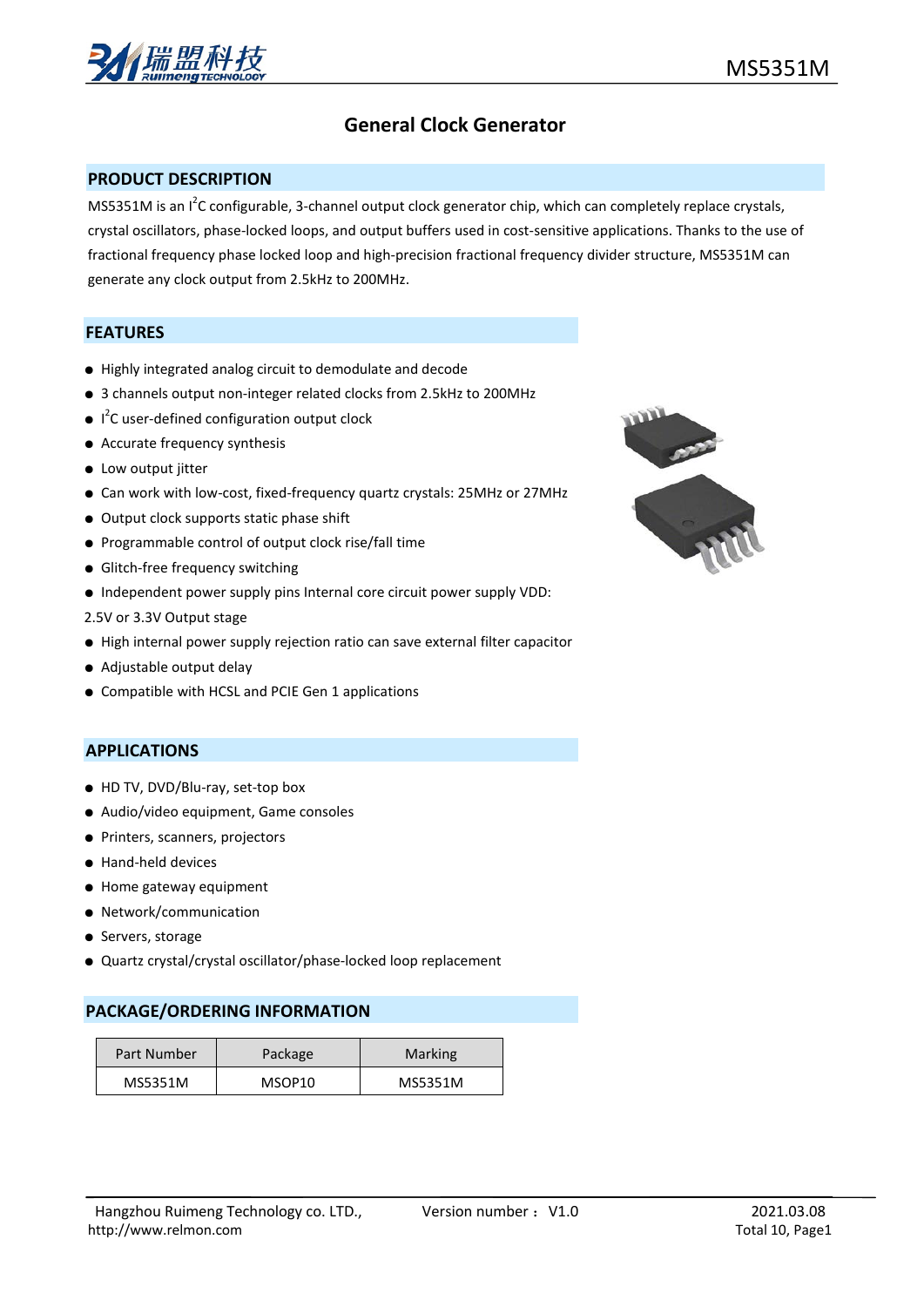

## **SIMPLIFIED BLOCK DIAGRAM**

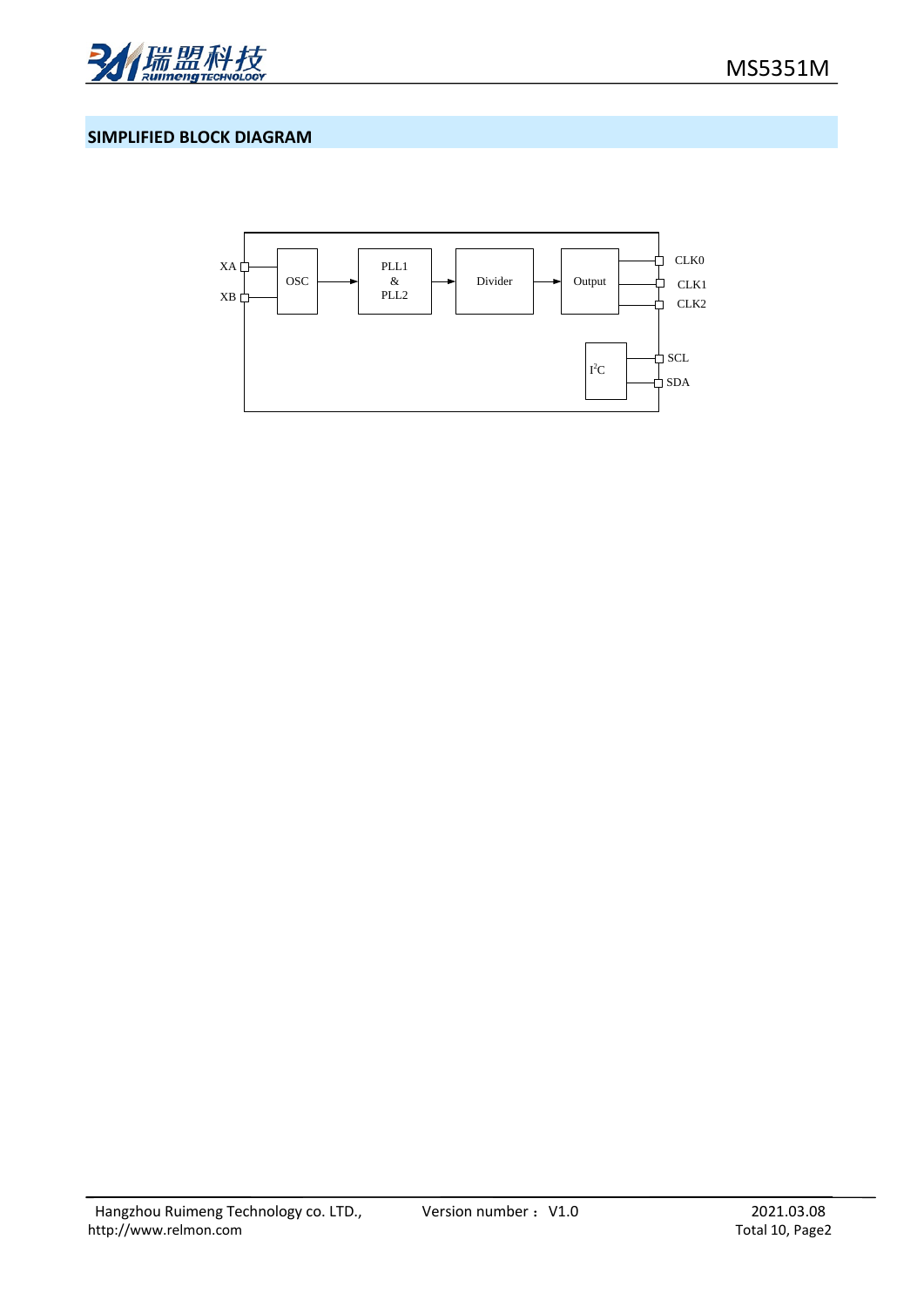

# **PIN CONFIGURATIONS**

| $VDD$ $\Box$    |         | 10 | $\Box$ CLK0 |
|-----------------|---------|----|-------------|
| XA              |         |    | $\Box$ CLK1 |
| XB [            | MS5351M |    | $\Box$ GND  |
| $SCL$ $\Box$    |         |    | <b>VDDO</b> |
| $SDA \sqsubset$ |         |    | ICLK2       |

| Pin          | Symbol           | <b>Type</b>  | <b>Description</b>                                                                          |  |  |  |  |
|--------------|------------------|--------------|---------------------------------------------------------------------------------------------|--|--|--|--|
| $\mathbf{1}$ | VDD.             | power        | Internal circuit power supply                                                               |  |  |  |  |
| 2            | XA               | input        | External quartz crystal input                                                               |  |  |  |  |
| 3            | XB               | input        | External quartz crystal input                                                               |  |  |  |  |
| 4            | <b>SCL</b>       | input        | $I^{2}C$ clock input, at least 1k $\Omega$ pull-up resistor must be connected               |  |  |  |  |
| 5            | <b>SDA</b>       | input/output | I <sup>2</sup> C data input/output, at least 1k $\Omega$ pull-up resistor must be connected |  |  |  |  |
| 6            | CLK <sub>2</sub> | output       | Output clock                                                                                |  |  |  |  |
| 7            | <b>VDDO</b>      | power        | Output stage power supply                                                                   |  |  |  |  |
| 8            | GND              | ground       | Reference GND                                                                               |  |  |  |  |
| 9            | CLK1             | output       | Output clock                                                                                |  |  |  |  |
| 10           | <b>CLKO</b>      | output       | Output clock                                                                                |  |  |  |  |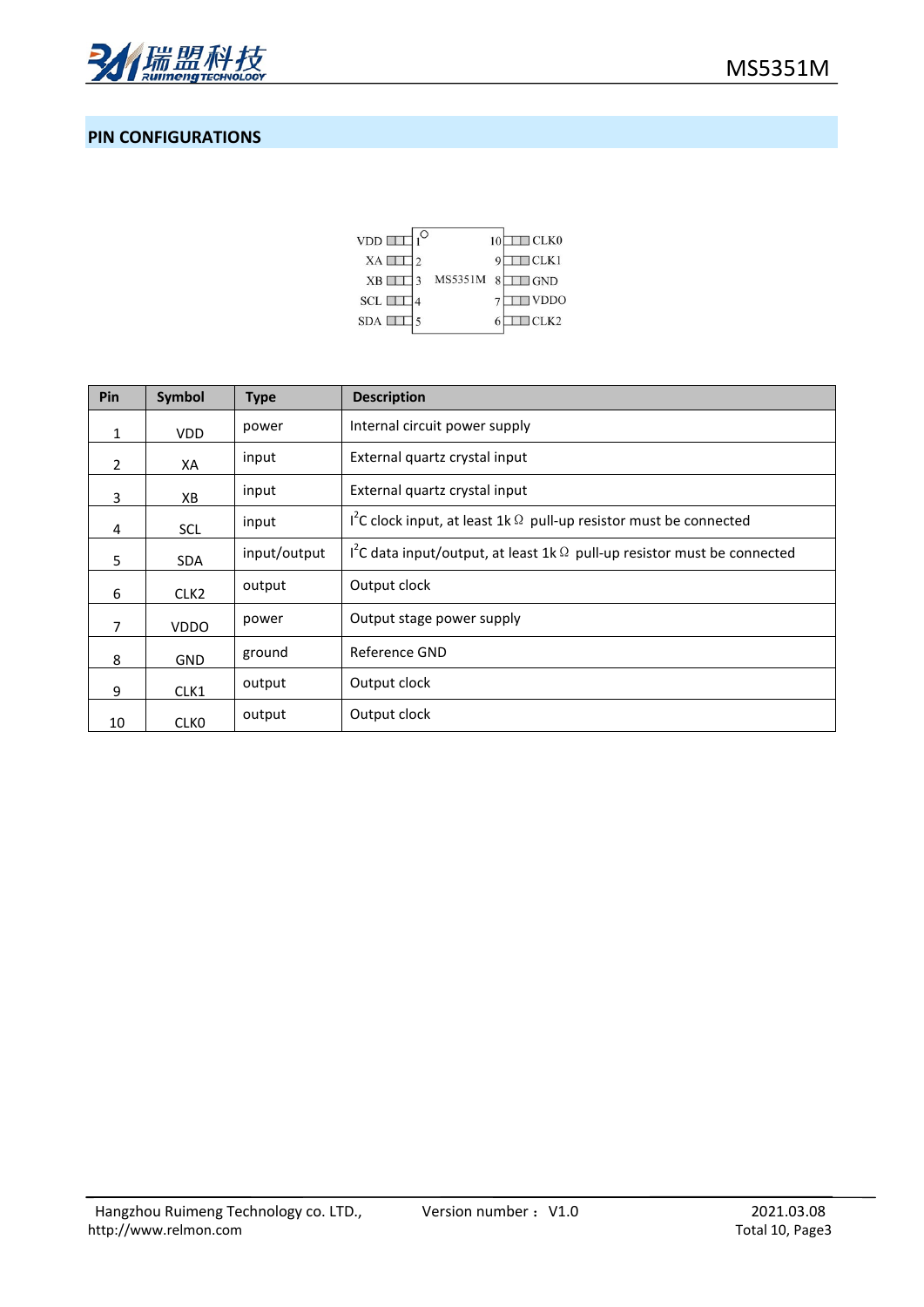

## **ABSOLUTE MAXIMUM RATINGS**

| <b>Table 1. Limiting Condition.</b>                         |             |           |               |              |  |  |  |
|-------------------------------------------------------------|-------------|-----------|---------------|--------------|--|--|--|
| Parameter                                                   | Symbol      | Condition | Rated value   | Unit         |  |  |  |
| Internal supply voltage                                     | <b>VDD</b>  |           | $-0.5$ to 3.8 | v            |  |  |  |
| Output stage supply voltage                                 | <b>VDDO</b> |           | $-0.5$ to 3.8 | v            |  |  |  |
| Input pin voltage                                           | VIN SCL     | SCL, SDA  | $-0.5$ to 3.8 | v            |  |  |  |
|                                                             | VIN XA/XB   | XA,XB     | $-0.5$ to 1.3 | v            |  |  |  |
| Junction temperature                                        |             |           | -55 to 150    | $^{\circ}$ C |  |  |  |
| Soldering iron temperature (lead-                           | $I_{PEAK}$  |           | 260           | $^{\circ}$ C |  |  |  |
| free) $^{[2]}$                                              |             |           |               |              |  |  |  |
| Duration of soldering iron                                  | Тp          |           | 10            | Second       |  |  |  |
| temperature at T <sub>PEAK</sub> (lead-free) <sup>[2]</sup> |             |           |               |              |  |  |  |

Note: It is not allowed to exceed the range of rated value in actual application.<sup>[1]</sup>

[1] Exceeding the absolute rated maximum value may cause permanent damage to the chip

[2] The chip meets the JEDEC J-STD-020 specification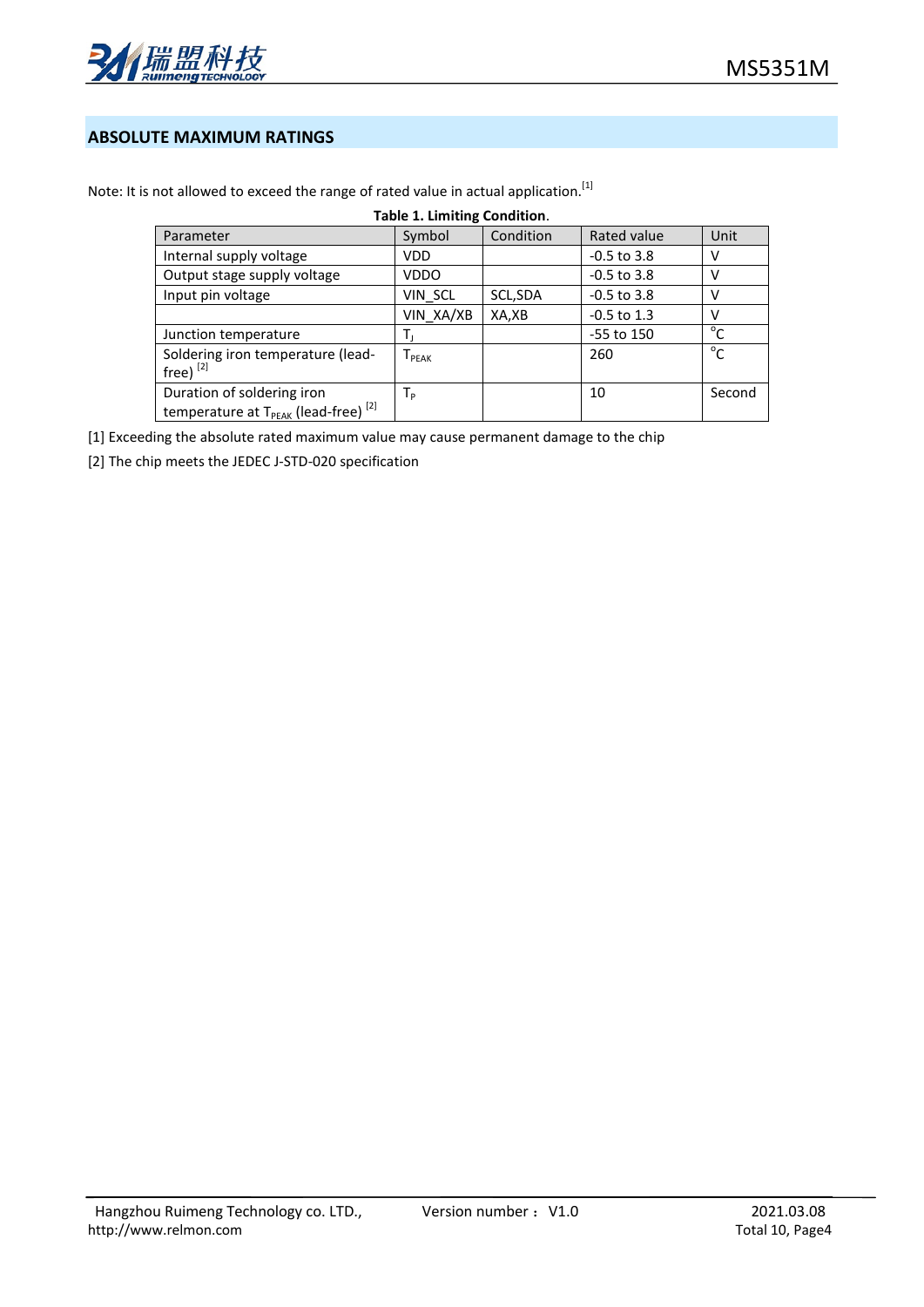

## **RECOMMEND OPERATING CONDITION**

|  | <b>Table 2. Operating Condition</b> |  |
|--|-------------------------------------|--|
|--|-------------------------------------|--|

| Symbol                   | Parameter   | Min   | Тур | <b>Max</b> | Unit |
|--------------------------|-------------|-------|-----|------------|------|
| Operating temperature    | ιA          | $-40$ | 25  | 105        |      |
| Internal circuit voltage | VDD         | 3.0   | 3.3 | 3.6        |      |
|                          |             | 2.25  | 2.5 | 2.75       |      |
| Output stage voltage     | <b>VDDO</b> | 1.71  | 1.8 | 1.89       |      |
|                          |             | 2.25  | 2.5 | 2.75       |      |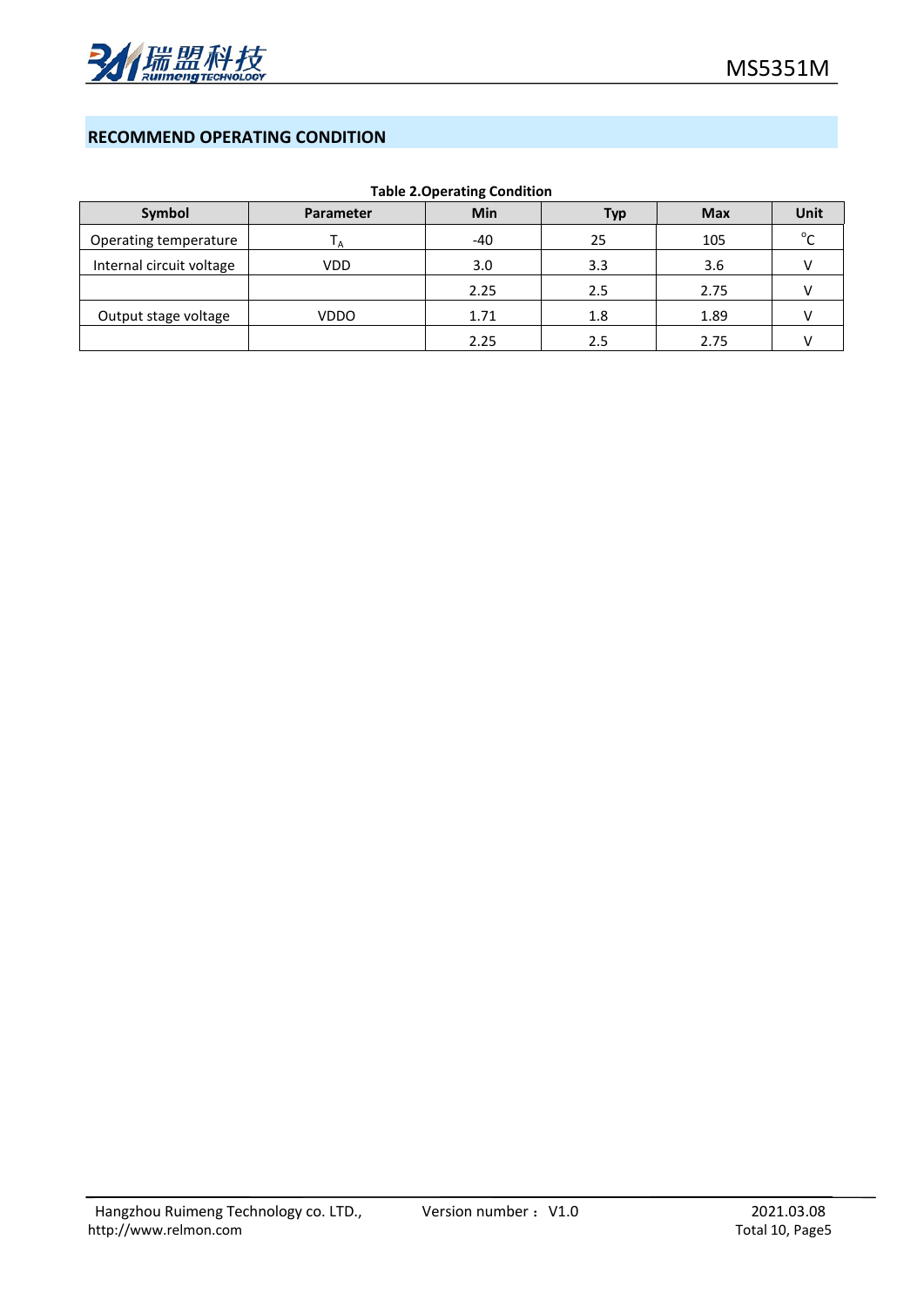

# **ELECTRICAL CHARACTERISTICS**

|                                   |                   | Table 3. Electrical characteristics (VCC=3.3V, TA = 25 $\mathbb{C}$ , Uniess otherwise noted.) |        |      |              |        |
|-----------------------------------|-------------------|------------------------------------------------------------------------------------------------|--------|------|--------------|--------|
| Parameter                         | Symbol            | Condition                                                                                      | Min.   | Typ. | Max.         | Unit   |
| <b>DC Characteristic</b>          |                   |                                                                                                |        |      |              |        |
| <b>VDD Current</b>                | $I_{DD}$          | 3 channel output                                                                               |        | 33   |              | mA     |
| Single channel output             | $I_{DDOX}$        | C <sub>L</sub> =5pF, Less than 100MHz                                                          |        | 5    |              | mA     |
| stage current                     |                   | Maximum drive capacity                                                                         |        |      |              |        |
| Input Current                     | $I_{SCL}$         | SCL, SDA                                                                                       |        |      | 10           | uA     |
| Output impedance                  | $Z_0$             | 3.3V VDDO, High drive                                                                          |        | 50   |              | Ω      |
| <b>AC Characteristic</b>          |                   |                                                                                                |        |      |              |        |
| Power-on time                     | T <sub>RDY</sub>  | From VDDmin to effective output<br>clock, f <sub>CLKn</sub> >1MHz                              |        | 2    | 10           | ms     |
| Power-on time when                | $T_{BYP}$         | From VDDmin to effective output                                                                |        | 0.5  | $\mathbf{1}$ | ms     |
| PLL bypass                        |                   | clock, f <sub>CLKn</sub> >1MHz                                                                 |        |      |              |        |
| Output frequency                  | T <sub>FREQ</sub> | $f_{CLKn} > 1$ MHz                                                                             |        |      | 20           | us     |
| switching time                    |                   |                                                                                                |        |      |              |        |
| Output phase shift                | $P_{STEP}$        |                                                                                                |        | 333  |              | ps/ste |
|                                   |                   |                                                                                                |        |      |              | p      |
| Spread spectrum range             | SS <sub>DEV</sub> | Down spread spectrum, 0.1% per<br>step                                                         | $-0.1$ |      | $-2.5$       | %      |
|                                   |                   | Center spread spectrum, 0.1% per<br>step                                                       | ±0.1   |      | ±2.5         | %      |
| Spread spectrum                   | SS <sub>MOD</sub> |                                                                                                | 30     | 31.5 | 33           | kHz    |
| modulation rate                   |                   |                                                                                                |        |      |              |        |
| <b>Crystal specifications</b>     |                   |                                                                                                |        |      |              |        |
| Quartz crystal                    | $f_{\text{XTAL}}$ |                                                                                                | 25     |      | 27           | MHz    |
| frequency                         |                   |                                                                                                |        |      |              |        |
| Load capacitance                  | $C_{XL}$          |                                                                                                | 6      |      | 12           | pF     |
| Equivalent series                 | $r_{ESR}$         |                                                                                                |        |      | 150          | Ω      |
| resistance                        |                   |                                                                                                |        |      |              |        |
| Maximum drive level               | $d_L$             |                                                                                                | 100    |      |              | uW     |
| Input voltage                     | $V_{IN\_XA/AB}$   | XA and XB                                                                                      | $-0.3$ |      | 1.1          | V      |
| <b>Output clock specification</b> |                   |                                                                                                |        |      |              |        |
| Output frequency                  | $F_{CLK}$         |                                                                                                | 0.0025 |      | 200          | MHz    |
| Load capacitance                  | $C_{\rm L}$       |                                                                                                |        |      | 15           | pF     |
| Duty cycle                        | DC                | $F_{CLK}$ <160MHz                                                                              | 45     | 50   | 55           | $\%$   |
|                                   |                   | $F_{CLK}$ <160MHz                                                                              | 40     | 50   | 60           | $\%$   |
| <b>Rise Time</b>                  | $t_r$             | 20%~80%, C <sub>L</sub> =5pFMaximum drive                                                      |        | 0.5  | 1.2          | ns     |
| Fall time                         | $t_{\rm f}$       | 20%~80%, CL=5pFMaximum drive                                                                   |        | 0.5  | $1.2\,$      | ns     |
| Output high level                 | $V_{OH}$          | $C_L = 5pF$                                                                                    | VDD-   |      |              |        |

## **Table 3. Electrical characteristics (VCC=3.3V, TA = 25**℃, **unless otherwise noted.)**

0.6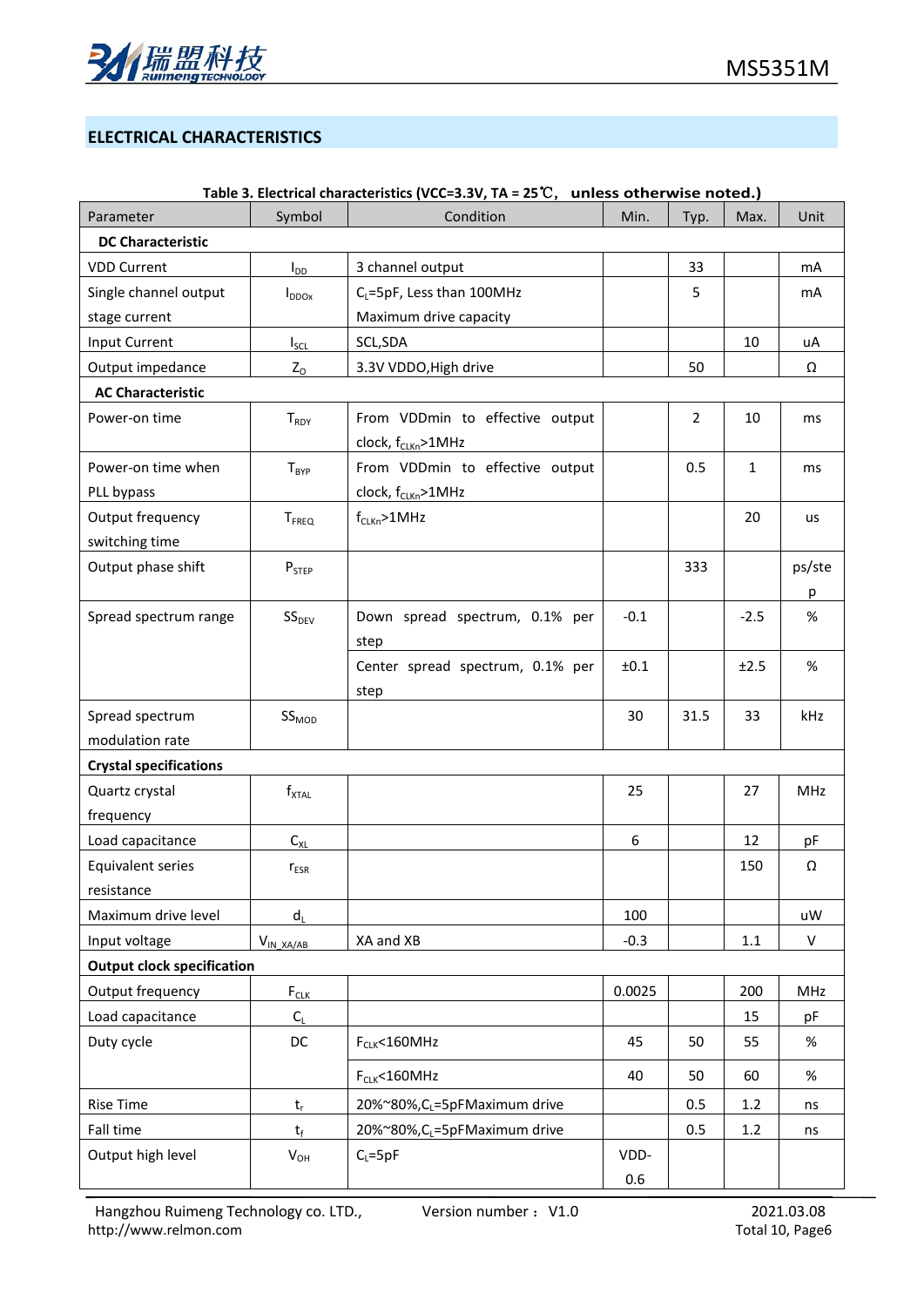

| Output low level                          |                    | $V_{OL}$<br>$C_{L} = 5pF$ |                          |                                  |                 |                 |           | 0.6             |        |
|-------------------------------------------|--------------------|---------------------------|--------------------------|----------------------------------|-----------------|-----------------|-----------|-----------------|--------|
| Period jitter                             | $J_{PER}$          |                           |                          | 3 channels simultaneously output |                 |                 | 60        | 180             | ps,pk  |
| Adjacent clock jitter                     |                    | $J_{CC}$                  |                          | 3 channels simultaneously output |                 |                 | 60        | 180             | ps,pk  |
| I <sup>2</sup> C Specification (SCL, SDA) |                    |                           |                          |                                  |                 |                 |           |                 |        |
| Parameter                                 | Symbol             | Condition                 |                          |                                  | Standard mode   |                 | Fast mode |                 | Unit   |
|                                           |                    |                           |                          |                                  | 100kbps         |                 | 400kbps   |                 |        |
|                                           |                    |                           |                          | Min.                             | Max.            | Min.            |           | Max.            | V      |
| Low-level input                           | V <sub>ILI2C</sub> |                           |                          | $-0.5$                           | $0.3*V_{DDI2C}$ | $-0.5$          |           | $0.3*V_{DDI2C}$ | $\vee$ |
| voltage                                   |                    |                           |                          |                                  |                 |                 |           |                 |        |
| High-level input                          | $V_{H12C}$         |                           |                          | $0.7*V_{DDI2C}$                  | 3.6             | $0.7*V_{DDI2C}$ |           | 3.6             | $\vee$ |
| voltage                                   |                    |                           |                          |                                  |                 |                 |           |                 |        |
| Schmidt hysteresis                        | $V_{HYS}$          |                           |                          |                                  |                 | 0.1             |           |                 | $\vee$ |
| voltage                                   |                    |                           |                          |                                  |                 |                 |           |                 |        |
| Low-level output                          | $V_{OLIZC}$        |                           | $V_{OLIZC} = 2.5/3.3V$ , | $\Omega$                         | 0.4             | $\mathbf{0}$    |           | 0.4             | $\vee$ |
| voltage                                   |                    |                           | Open drain, 3mA          |                                  |                 |                 |           |                 |        |
|                                           |                    |                           | current sink             |                                  |                 |                 |           |                 |        |
| Input Current                             | $I_{II2C}$         |                           |                          | $-10$                            | 10              | $-10$           |           | 10              | uA     |
| Pin capacitance                           | $C_{12C}$          |                           | $VIN = -0.1 to VDD12C$   |                                  | 4               |                 |           | 4               | рF     |
| I <sup>2</sup> CBus pause time            | $T_{TO}$           |                           | Pause enable             | 25                               | 35              | 25              |           | 35              | ms     |

NOTE:

[1] Only 2 clocks larger than 112.5MHz are allowed to be output at the same time

[2] The clock jitter test is 10000 cycles, and measured at the maximum output drive capacity

[3] Jitter is highly dependent on frequency configuration

[4]  $I^2C$  only supports 2.25V to 3.6V power supply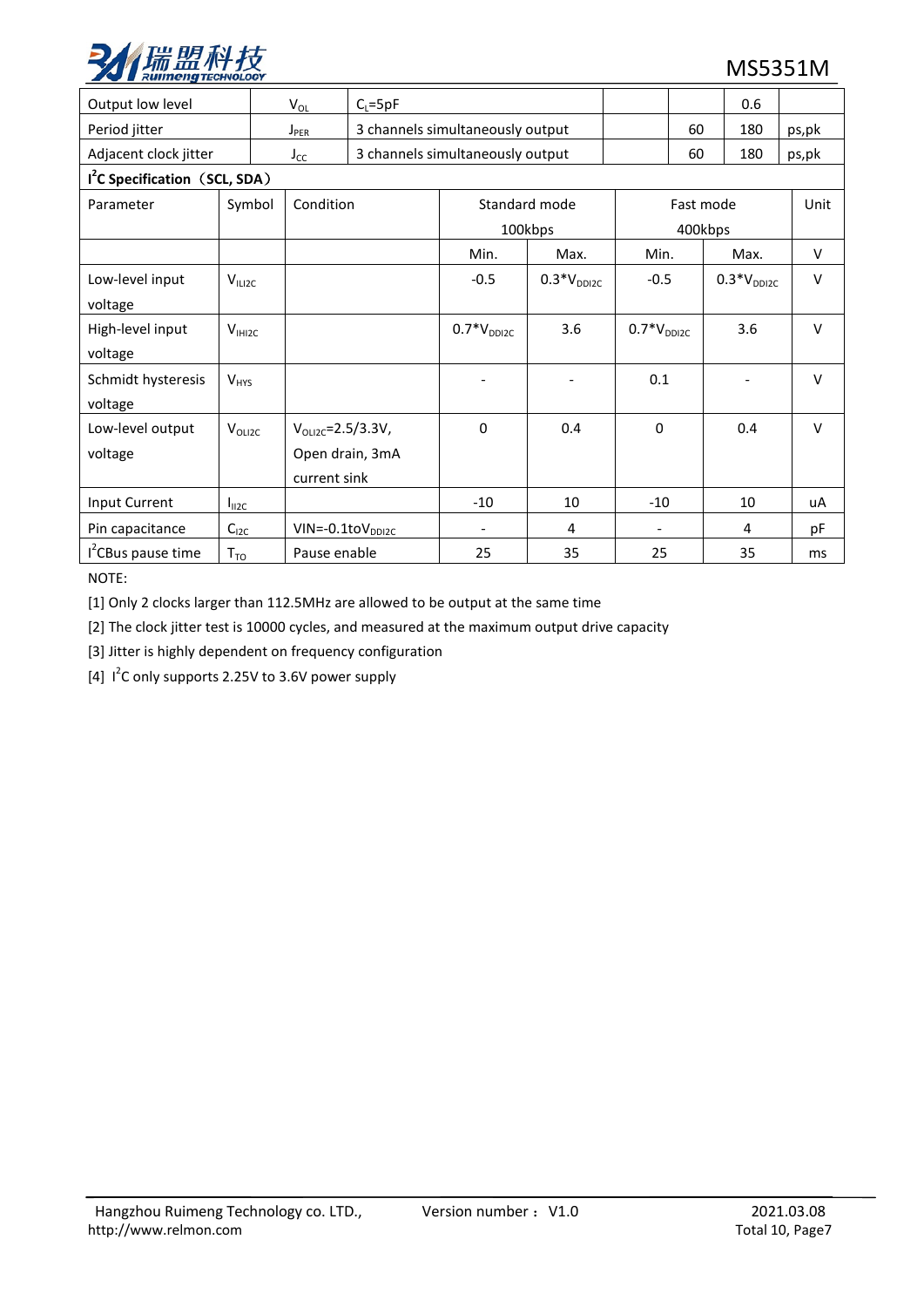

## **PACKAGE OUTLINE DIMENSIONS**



|        | Dimensions In Millimeters |             | Dimensions In Inches |             |
|--------|---------------------------|-------------|----------------------|-------------|
| Symbol | Min                       | Max         | Min                  | Max         |
| A      | 0.820                     | 1.100       | 0.032                | 0.043       |
| A1     | 0.020                     | 0.150       | 0.001                | 0.006       |
| А2     | 0.750                     | 0.950       | 0.030                | 0.037       |
| b      | 0.180                     | 0.280       | 0.007                | 0.011       |
| с      | 0.090                     | 0.230       | 0.004                | 0.009       |
| D      | 2.900                     | 3.100       | 0.114                | 0.122       |
| е      | 0.50(BSC)                 |             | 0.020(BSC)           |             |
| E      | 2.900                     | 3.100       | 0.114                | 0.122       |
| E1     | 4.750                     | 5.050       | 0.187                | 0.199       |
|        | 0.400                     | 0.800       | 0.016                | 0.031       |
| θ      | 0°                        | $6^{\circ}$ | $0^{\circ}$          | $6^{\circ}$ |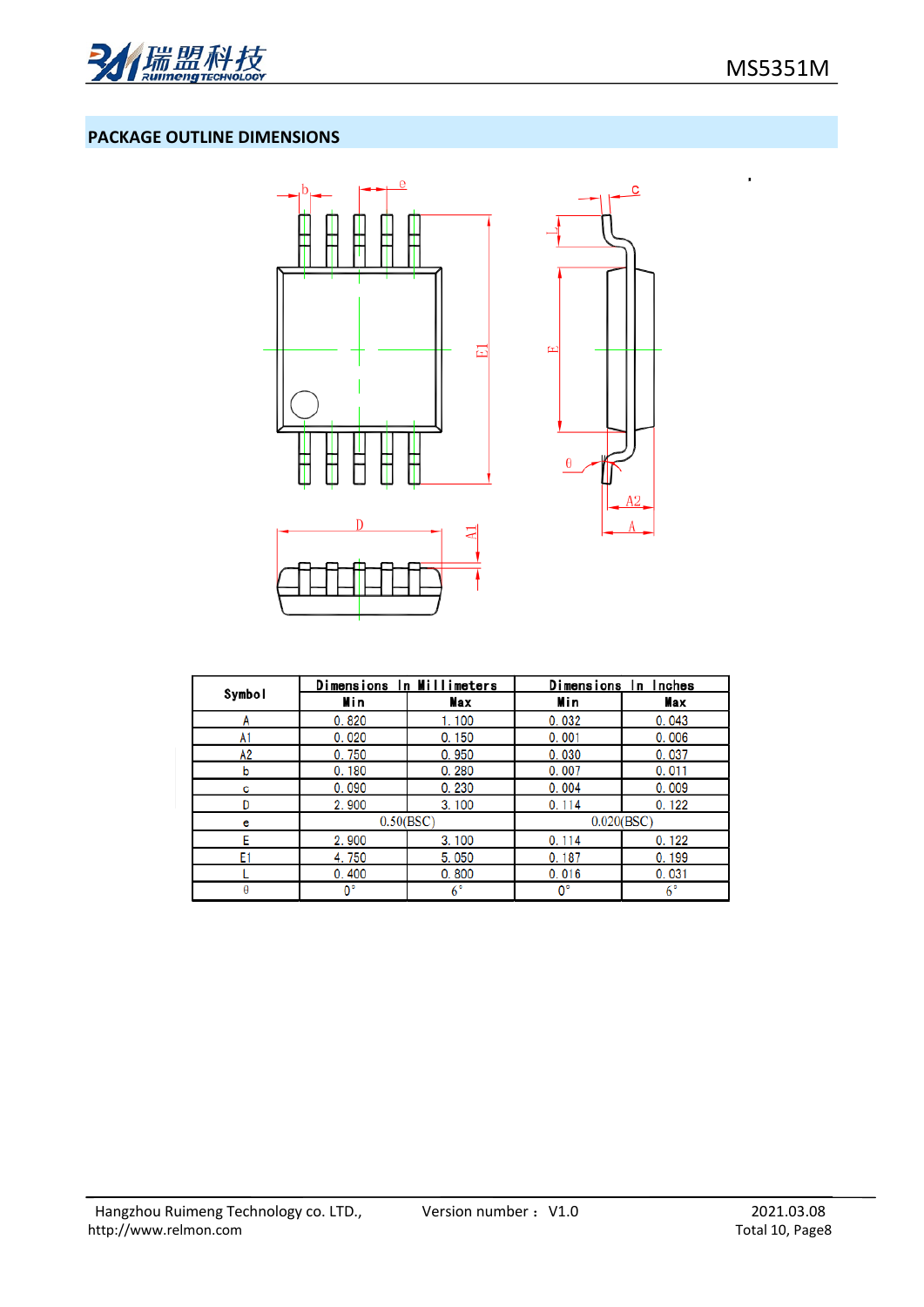

# **Marking and Packaging Specifications**

1. Marking drawing description



MS5351M: Product name XXXXX: Product code

#### 2. Marking drawing pattern

Laser printing, contents in the middle, font type Arial.

#### 3. Packaging Specifications

| Device  | Package | piece/reel | reel/box | piece /box | box/carton | piece/carton |
|---------|---------|------------|----------|------------|------------|--------------|
| MS5351M | MSOP10  | 3000       |          | 3000       |            | 24000        |